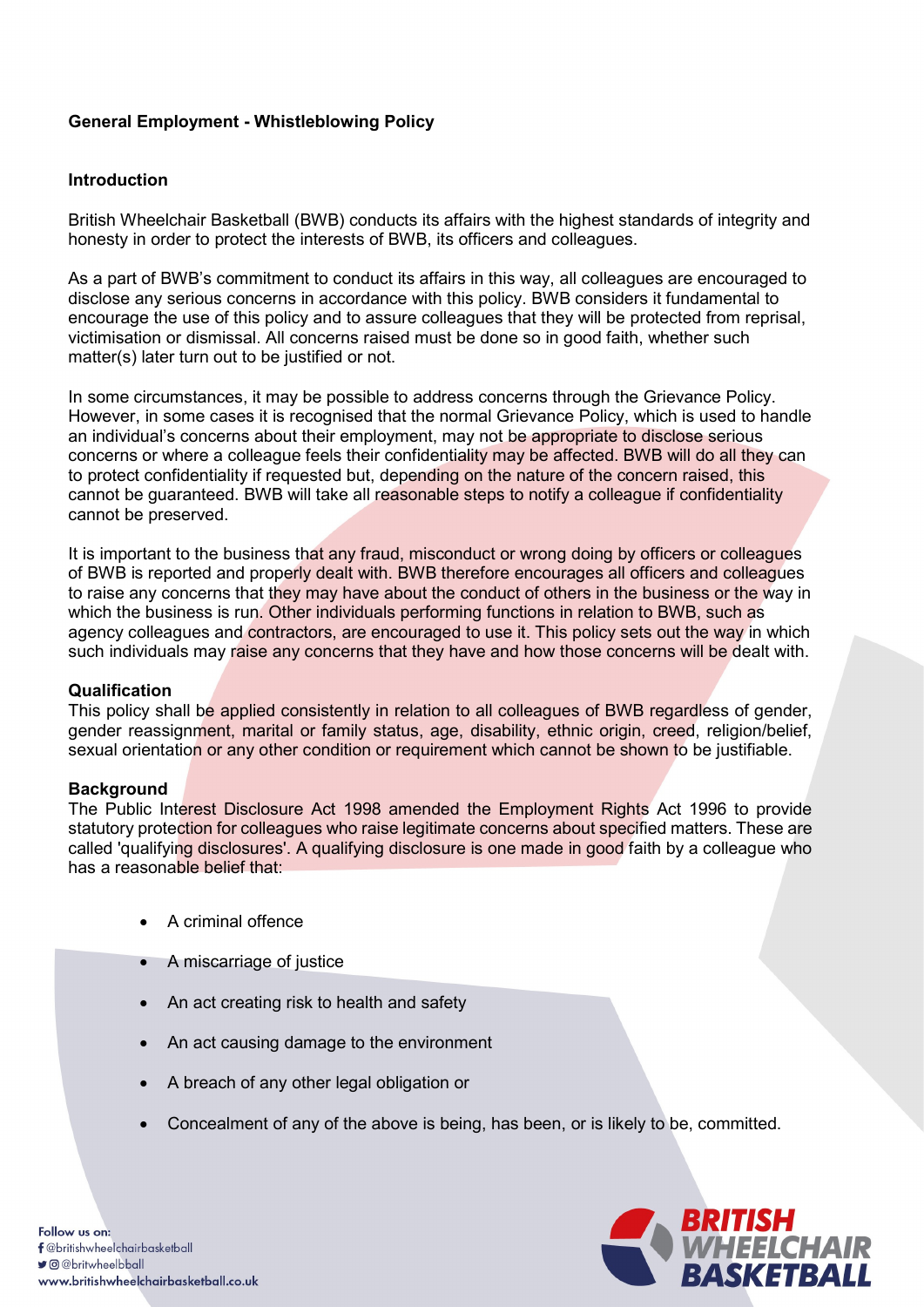It is not necessary for the colleague to have proof that such an act is being, has been, or is likely to be, committed. A reasonable belief is sufficient. The colleague is not under a duty to investigate the matter before reporting it as; it is BWB's responsibility to ensure that an investigation takes place.

Any colleague who makes such a protected disclosure has the right not to be dismissed, or subjected to victimisation, because he/she has made the disclosure.

BWB encourages colleagues to raise their concerns under this procedure in the first instance. If a colleague is not sure whether to raise a concern, they should discuss the issue with their line manager.

## **Principles**

Everyone should be aware of the importance of preventing and eliminating wrong doing at work. Colleagues should be watchful for illegal or unethical conduct and report anything of that nature of which they become aware. Any matter raised under this procedure will be investigated thoroughly, promptly and confidentially, and the outcome of the investigation reported back to the person who raised the issue.

No colleague will be victimised for raising a matter under this procedure. This means that the continued employment and opportunities for future promotion or training of the colleague will not be prejudiced because he/she has raised a legitimate concern. Victimisation of a colleague for raising a qualified disclosure will be a disciplinary offence. If misconduct is discovered as a result of any investigation under this procedure the Disciplinary Policy will be used, in addition to any appropriate external measures.

Making a false allegation maliciously or in bad faith may be treated as a disciplinary offence. An instruction to cover up wrongdoing is itself a disciplinary offence. If told not to raise or pursue any concern, even by a person in authority such as a manager, colleagues should not agree to remain silent. They should report the matter to a director as anyone who tries to prevent or discourage a colleague raising a concern under this policy may be dealt with under the Disciplinary **Procedure** 

#### Procedure

This procedure is for disclosures about matters other than a breach of a colleague's own contract of employment. If a colleague is concerned that their own contract has been, or is likely to be, broken, they should use the Grievance Policy.

#### Stage One

In the first instance, and unless the colleague reasonably believes their line manager to be involved in the wrongdoing, or if for any other reason the colleague does not wish to approach their line manager, any concerns should be raised with the chairman of the trustees.

If they believe the line manager to be involved, or for any reason do not wish to approach the line manager, then the colleague should proceed straight to stage three.

#### Stage Two

The line manager will arrange an investigation of the matter (either by investigating the matter personally or immediately passing the issue to someone in a more senior position). The investigation may involve the colleague and other individuals involved giving a written statement. Any investigation will be carried out in accordance with the principles set out above. The colleague's statement will be taken into account and they will be asked to comment on any additional evidence obtained.

The line manager (or the person who carried out the investigation) will then take any necessary action, including reporting the matter to any appropriate government department or regulatory agency.



Follow us on: f@britishwheelchairbasketball **J** @ @ britwheelbball www.britishwheelchairbasketball.co.uk